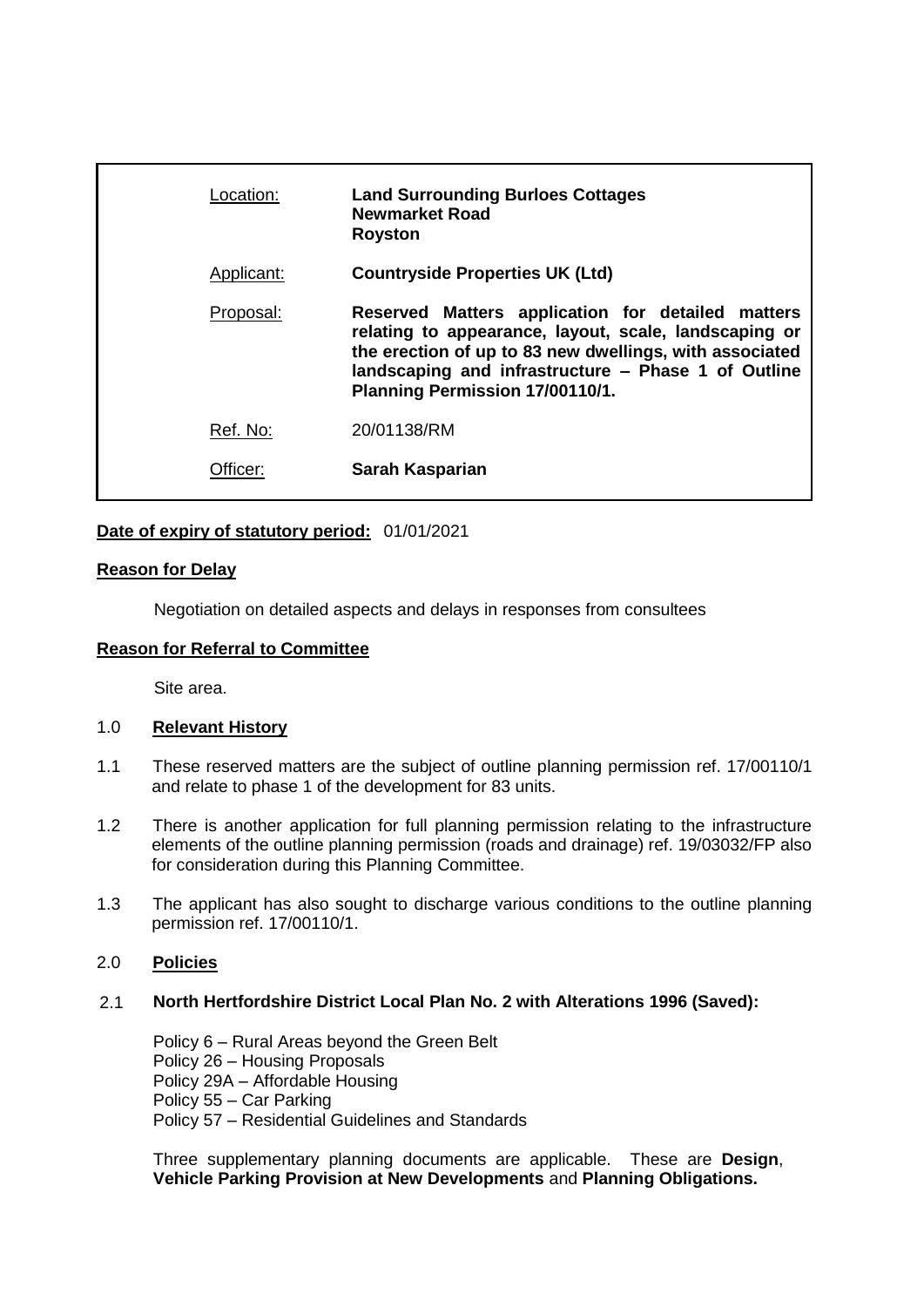## 2.2 **North Hertfordshire District Local Plan 2011-2031 Emerging Local Plan and Proposals Map:**

Policy SP1 Sustainable Development in North Hertfordshire

Policy SP2 Settlement Hierarchy

Policy SP5 Countryside and Green Belt

Policy SP7 Infrastructure Requirements and Developer Contributions

Policy SP8 Housing

Policy SP9 Design and Sustainability

Policy SP10 Healthy Communities

Policy SP11 Natural Resources and Sustainability

Policy SP12 Green Infrastructure, Biodiversity and Landscape

Policy T1 Assessment of Transport Matters

Policy T2 Parking

Policy HDS2 Affordable Housing

Policy HS3 Housing Mix

Policy HS5 Accessible and Adaptable Housing

Policy D1 Sustainable Design

Policy D4 Air Quality

Policy HC1 Community Facilities

Policy NE1 Landscape

Policy NE5 New and improved public open space and biodiversity

Policy NE6 Designated biodiversity and geological sites

Policy NE7 Reducing Flood Risk

Policy NE8 Sustainable Drainage Systems

Policy NE9 Water Quality and Environment

Policy NE10 Water Framework Directive and Wastewater Infrastructure

Policy HE4 Archaeology

The site is identified in the Submission Plan as a housing site - **RY10** Land South of Newmarket Road. The Plan sets out the following criteria for the site:

- o *Appropriate solution for education requirements arising from sites RY2 and RY10 having regard to up-to-date assessments of need;*
- o *Provide a site-specific landscape assessment and tree survey. Retention of trees and hedgerows where possible;*
- o *Design and layout to respond to topography;*
- o *Address potential surface water flood risk through SuDS or other appropriate solution;*
- o *Archaeological survey to be completed prior to development;*
- o *Detailed drainage strategy identifying water infrastructure required and mechanism(s) for delivery.*

The Local Plan timetable at the time of writing this report has the Emerging Local Plan being considered by the Planning Inspectorate following consultation on further modifications in Summer 2021. The Inspector's report is expected by the end of this year.

2.3 **NPPF** (revised 2021): Generally, and specifically:

5. Delivering a sufficient supply of homes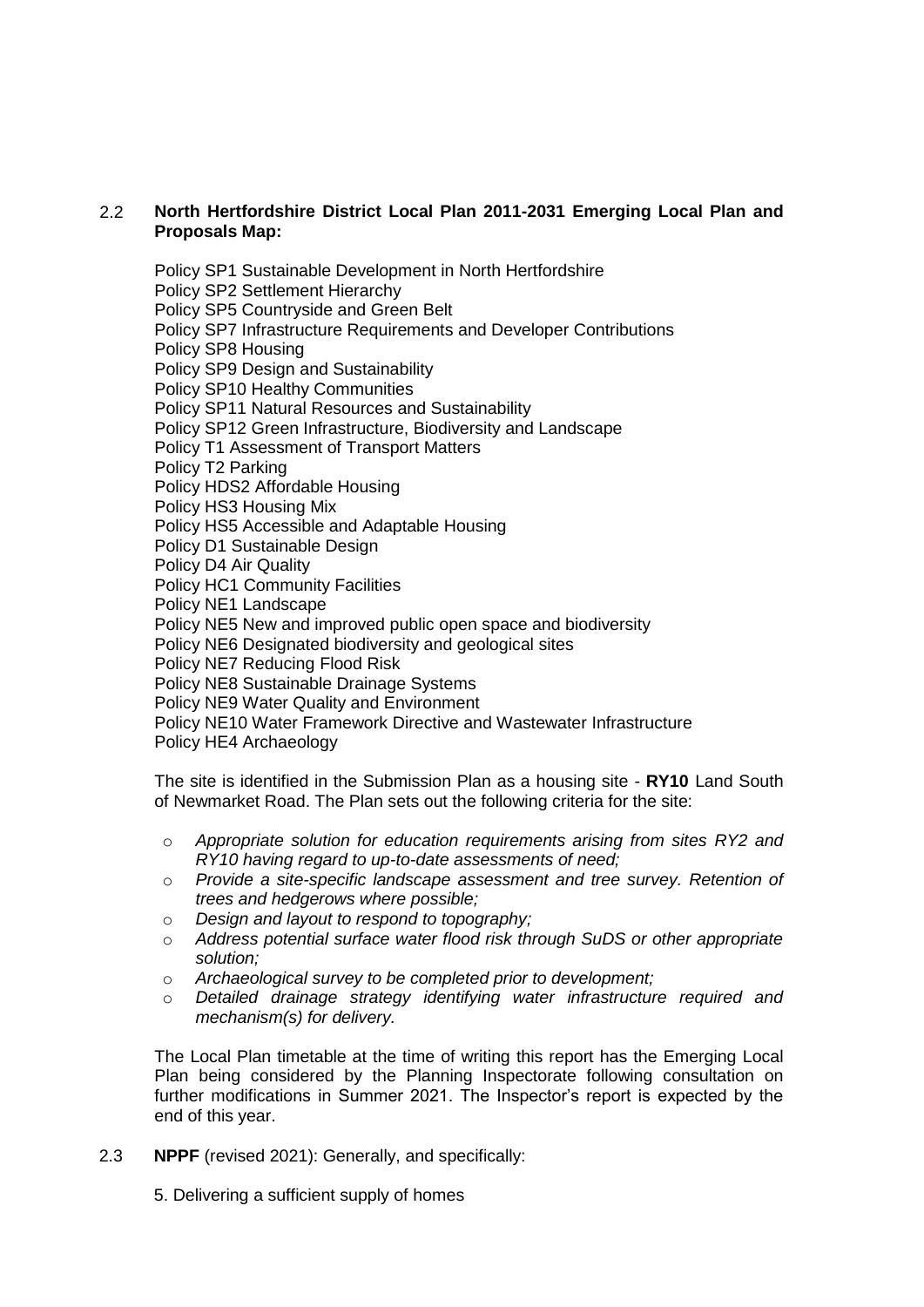- 9. Promoting sustainable transport
- 11. Making effective use of land
- 12. Achieving well-designed places
- 15. Conserving and enhancing the natural environment

## 3.0 **Representations**

- 3.1 **Residents** Three objections have been received including: resident of Brampton Road; resident of North Herts District; and resident of Bury Plantation, who have raised the following:
	- $\circ$  Concern about Brampton Road being used as an emergency access point to the application site;
	- o Objection in principle to developing a greenfield site, reducing the rural area;
	- $\circ$  Claim that as the application was made during the Covid-19 pandemic there would be fewer objections;
	- o Confusion regarding the extent of land that the application cover;
	- o Confirmation regarding proposed unit numbers;
	- o Confirmation regarding tree protection along the western boundary;
	- o Comment regarding the maximum height of buildings permitted under outline permission compared to this application;
	- o The site layout does not reflect the prevailing character of the area and indicates and overdevelopment of the site;
	- o Comment regarding the location of smaller units next to the pedestrian/cycle way raise privacy issues for residents;
	- o Comment regarding the accuracy of the LVIA with justification for the proposed development;
	- o Detail regarding the existing and proposed footpath links through the western boundary needs more work;
	- o Comments regarding the wider context of the development with particular reference to sustainable transport, landscaping plans, the detail of putting the existing powerline underground, and access points to the site in the context of construction.

### 3.2 **Royston Town Council** – Has objected as follows:

"*1) Members would like to see the plans for the whole site and details of the full provision of affordable housing throughout the whole development. They would like to see the provision of more 3 and 4 bedroom affordable homes on the site as phase one mainly provides for 1 and 2 bedroom affordable accommodation.*

*2) The line of properties along Bury Plantation is too close to the boundary and trees.*

*3) The access to the high density flats is across a shared surface road.*

*4) There is currently no agreement or funding for burying the power line underground.*

*5) There is no pedestrian pavement on south side of Newmarket Road by the development*."

3.3 **Crime Prevention Design Advisor** – Noted the reference to old SBD New Homes 2010 and Building for Life 12, which are now superseded by Homes 2019 and Building for a Healthy Life respectively. Initial concern regarding parking for plots 49-57 due to a lack of informal surveillance is counteract by the inclusion of a gate serving this parking area. Advisor requests inclusion of an informative regarding the accreditation of the development to SBD.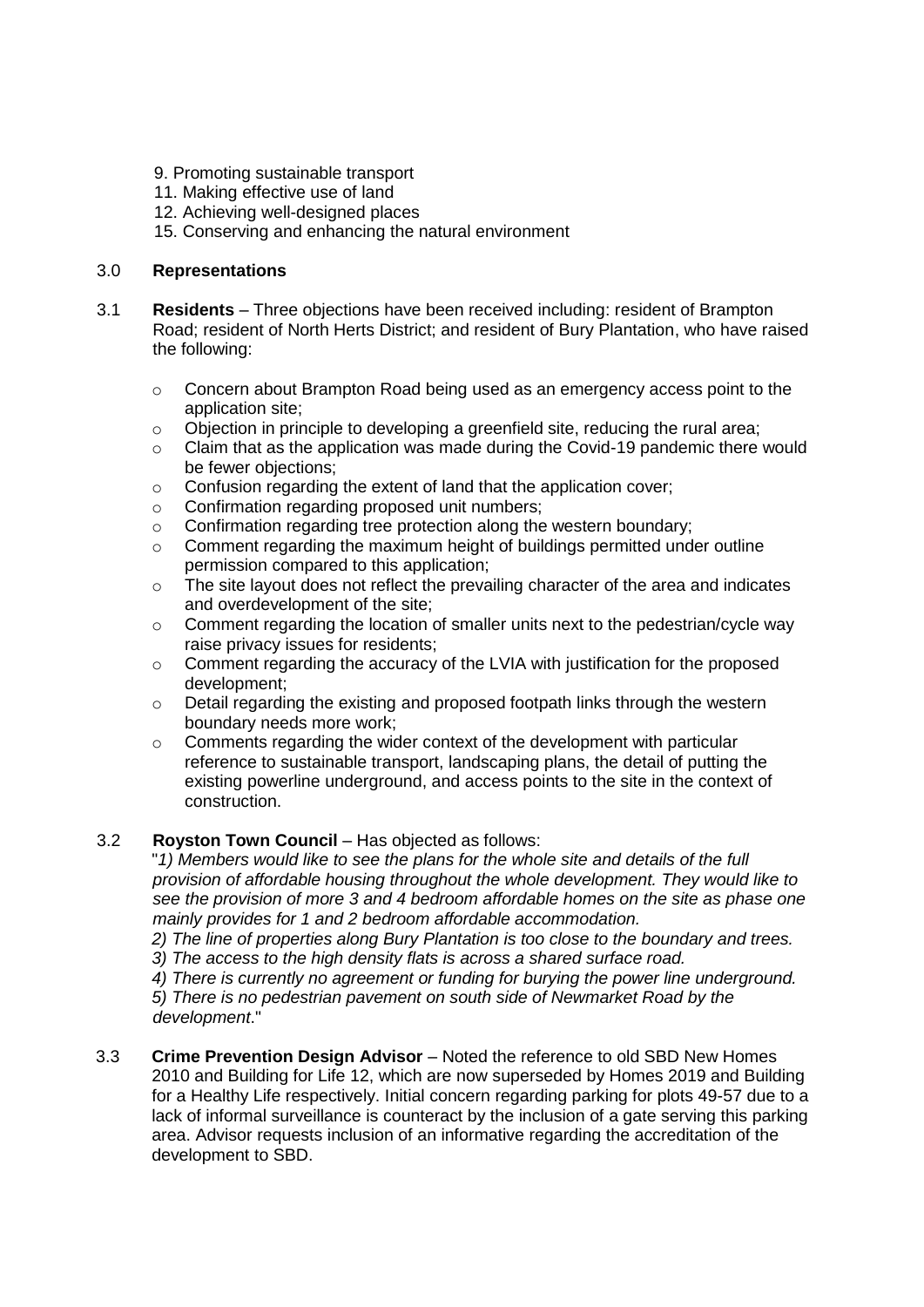- 3.4 **Hertfordshire Ecology** Several emails concluded and summarised as follows: Noted the need to discharge condition 8 before approval of reserved matters. In relation to any application for reserved matters, there needs to be a neutral or positive biodiversity net gain delivered through the landscaping plan. It has been agreed that a financial contribution would be made by the applicant by way of a unilateral undertaking towards another site identified by Hertfordshire Ecology for biodiversity net gain. The financial contribution is for Ј30k. This will discharge condition 8 of permission ref. 17/00110/1 and enable this reserved matter application to also be granted permission.
- 3.5 **Archaeology** No comments given the negative results from initial archaeological evaluation of the outline planning application.
- 3.6 **Lead Local Flood Authority** Following several responses and meetings, there is no objection to the proposals which involve draining the site via an infiltration pond, infiltration crates and deep bore soakaways. Attenuation tanks are also included which provide substantial attenuation volume as well as a cascading weir structure.
- 3.7 **Environment Agency** Support for the drainage strategy in principle through this application given ground water levels across the site. Further work required in order to discharge condition 10 of outline permission ref. 17/00110/1 which would be subject to a separate application.
- 3.8 **Urban Designer and Landscape Architect** Comments provided on initial landscaping and planting schemes which have been addressed by the applicant and can be secured by condition.
- 3.9 **NHDC Waste and Recycling** No objection subject to a prior commencement condition.
- 3.10 **NHDC Transport Officer** No further comments to add.
- 3.11 **Hertfordshire Highways** Does not wish to restrict the grant of permission. The landscaping plan has been reviewed for intervisibility from the site to Newmarket Road. The applicant has also responded to previous comments about the swept path analysis in relation to waste collection vehicles and the proposed road layout is now suitable. No further condition or informative required.
- 3.12 **NHDC Environmental Health** No further comments regarding land contamination.

## 4.0 **Planning Considerations**

### **Site & Surroundings**

4.1 The application site comprises a large area of arable farmland to the east of the Studlands Rise residential area. The site runs to the south of the Newmarket Road and is surrounded by woodland to the south and east and a tree belt to the west and along Newmarket Road. The site rises by about 30m from Newmarket Road south with a dip in the central area. An existing pair of tenanted estate cottages are situated opposite the recreation ground off of Newmarket Road.

## **Policy Background**

4.2 The application site has been identified in the emerging Local Plan as a housing site (RY10).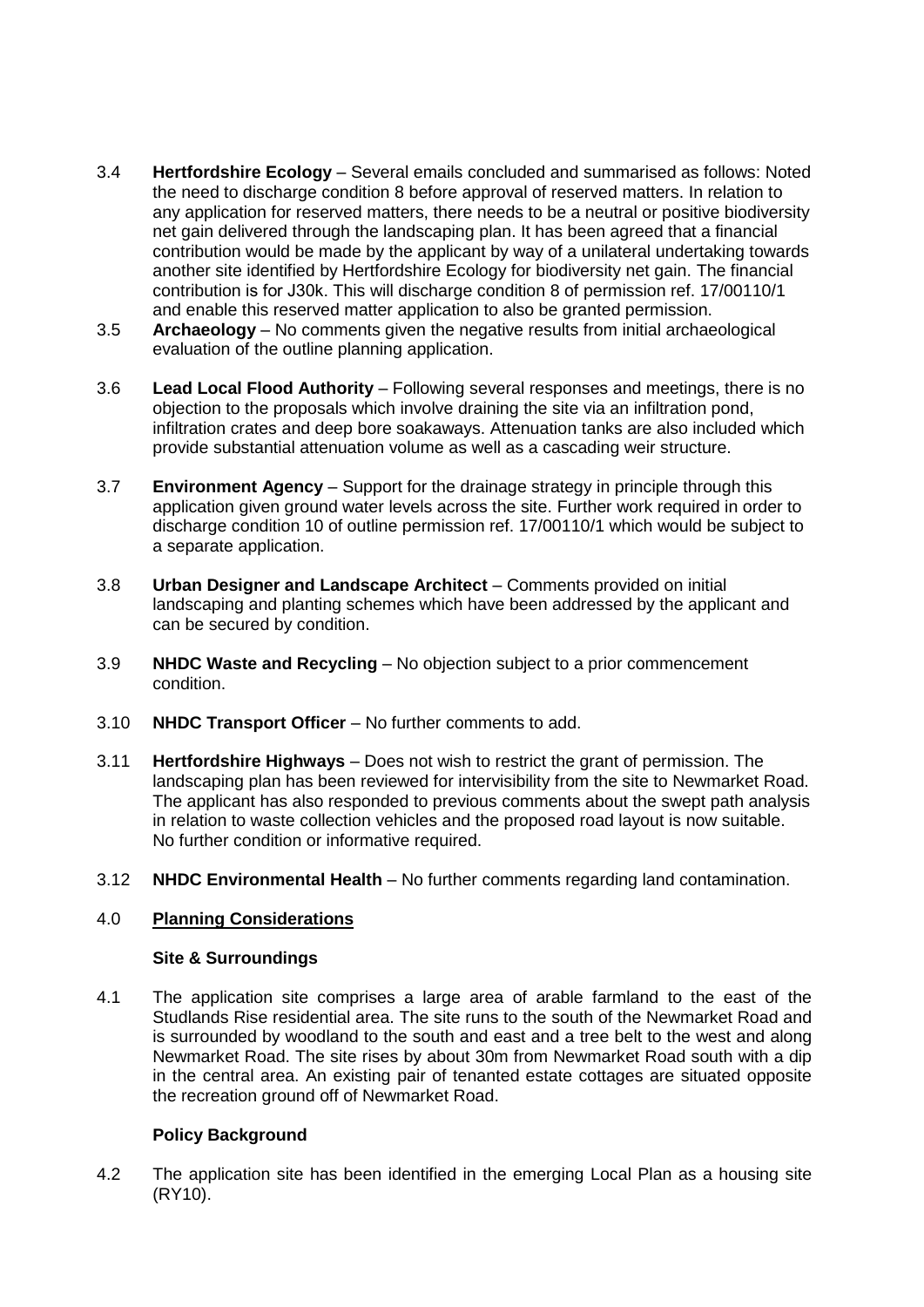## **Proposal**

4.3 The application seeks permission for the reserved matters of outline permission ref. 17/00110/1 for 'Phase 1' and the development of 83 homes out of the approved development of 325 homes. This application site relates to the far north-west corner of the site. The proposed vehicular access is shown to the west of the existing pair of tenanted cottages fronting Newmarket Road as per the outline permission. Detail is included in this application in relation to landscaping, layout, scale and appearance in accordance with Condition 1 of outline permission ref. 17/00110/1.

## **Key Issues**

- 4.4 As this is an application relating to reserved matters only based on a previously approved outline application ref. 17/00110/1 the extent of the consideration to key issues is limited to layout, scale, appearance and landscaping as set out in condition 1. It is noted that access and temporary access was a matter subject of the outline application.
- 4.5 This report will first review the background to the application, followed by a discussion and analysis on the reserved matters. Any other matters requiring attention based on details submitted with this application shall take place, followed by a conclusion.
- 4.6 This application seeks the approval of all matters reserved pursuant to the grant of outline permission. Some matters of principle remain following the grant of outline permission, which impact matters reserved within this application. There is a crossover of this application with the application for full planning permission ref. 19/03032/FP for the main road and drainage infrastructure across the whole site. This application is also considered at this Planning Committee as they are intrinsically linked. Other matters also crossover between the details approved within outline permission, this application for reserved matters, covenants within the Section 106 agreement, and conditions to which the outline permission is subject to.

## **Background**

- 4.7 Outline permission was given for this whole site known as Land to the south of Newmarket Road / Burloes Cottages, which is also an allocation in the Emerging Local Plan ref. RY10. The conclusion of the Officers report for that outline application was that the proposals at the time were in conflict with the current policies of the Saved Local Plan, in that the site was within the 'rural area beyond the Green Belt'. However, the Council could not demonstrate a five-year housing land supply, and therefore paragraph 11 of the NPPF (version dated 2019 and now the current version dated 2021) was engaged. A planning balance was conducted for the proposals that required permission to be granted unless the harm of doing so would significantly and demonstrably outweigh the benefits.
- 4.8 In this case planning permission was granted in accordance with Officer recommendation which found that social, economic and environmental impacts that would arise from the development would be minimal. The benefits of delivering the housing on this site would be a significant positive in contributing to the Council's housing supply as well as the contribution to affordable housing and units for social rent in particular. The site will also contribute towards education provision and ecological value in a meaningful way.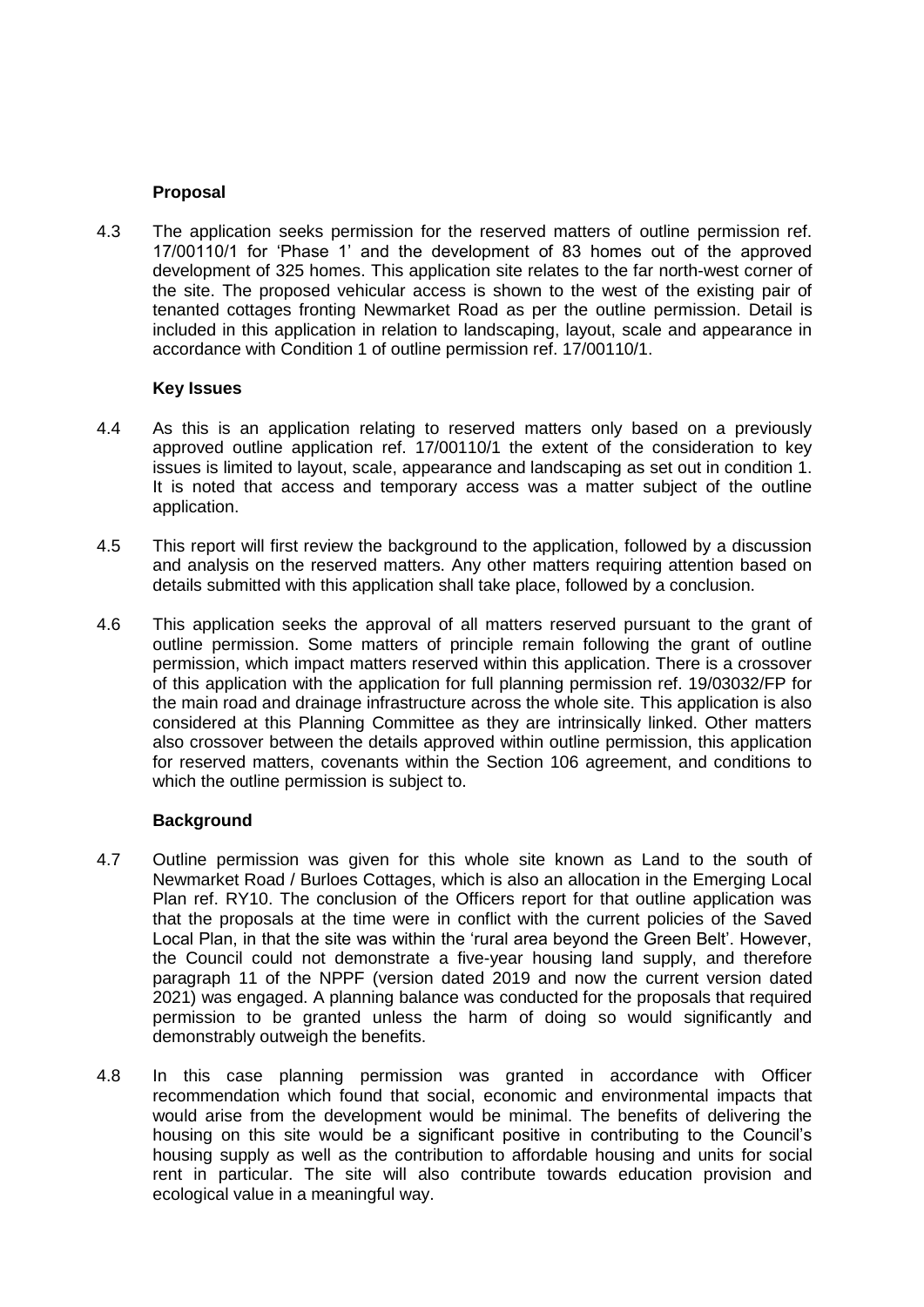4.9 There are some matters that are fixed as a result of the outline planning permission. These include the principle of developing the site for residential use up to 325 units; the main access; the construction access; the contribution of the site to affordable housing; there is an informative regarding building heights; and the need for the site to contribute toward biodiversity, landscape, open space and drainage.

### **Layout**

- 4.10 Layout is defined in the Town and Country Planning (Development Management Procedure) Order 2015 (as amended) as: '*the way in which buildings, routes and open spaces within the development are provided, situated, orientated in relation to each other and to buildings and spaces outside the development*...'
- 4.11 It is considered that the proposed layout represents good quality design. The development has near complete active frontages, leaving no leftover or unplanned space within the clusters of development. The layout is based around the primary and secondary roads through the site, which reflect the principal layout shown on the illustrative master plan submitted with the outline permission.
- 4.12 On first entering the site from Newmarket Road, plot 82 and 83 are semi-detached units to the right of the main access. These units are well designed and reflect the character of Burloes Cottages, providing a pleasant and spacious entrance. Past the existing Burloes Cottages, there would be an area of green open space with a play area. This is a welcome layout providing a green buffer around the cottages and start to the wider primary road through the site which would be tree lined with buildings set back from the edge of the road and footpaths on both sides. Sightline is provided southbound along the primary road enabling a legible and readable development.
- 4.13 The secondary road would provide a second loop through the southern part of the site and provide access to informal courtyard of development, providing different characters of development.
- 4.14 The layout is such that no individual building within the development would be unreasonably impacted by surrounding buildings in terms of outlook, lack of light or loss of privacy. The back-to-back distances are more than 20m and back to side distances are at least 12m. Where there are relatively close back to side distances between dwellings, there are no relationships in the proposed layout where there would be a conflict of windows with potential for overlooking.
- 4.15 Private garden space would be generous, with more than half of the houses having more than 100 sq.m. The smallest is 39.9 sq.m which is a two-bed terraced unit and not considered to result in a disproportionally small garden relative to the size of the unit. The flats benefit from communal amenity space within the formal courtyard arrangement, as well as access to the green space available to the whole of the site. All flats will benefit from dual or triple aspects providing excellent daylight amenity. The restriction of Permitted Development rights in relation to Class A and E for extension and outbuilding is recommended for the plots with smaller gardens.
- 4.16 Regarding provision of car parking, the applicant has provided for 1 space for one bed units and between 2 to 4 spaces for two, three and four bed units as well as visitor parking across the site. Car parking spaces for all houses are conveniently located as close to the unit as possible to prevent on street parking, whilst not dominating the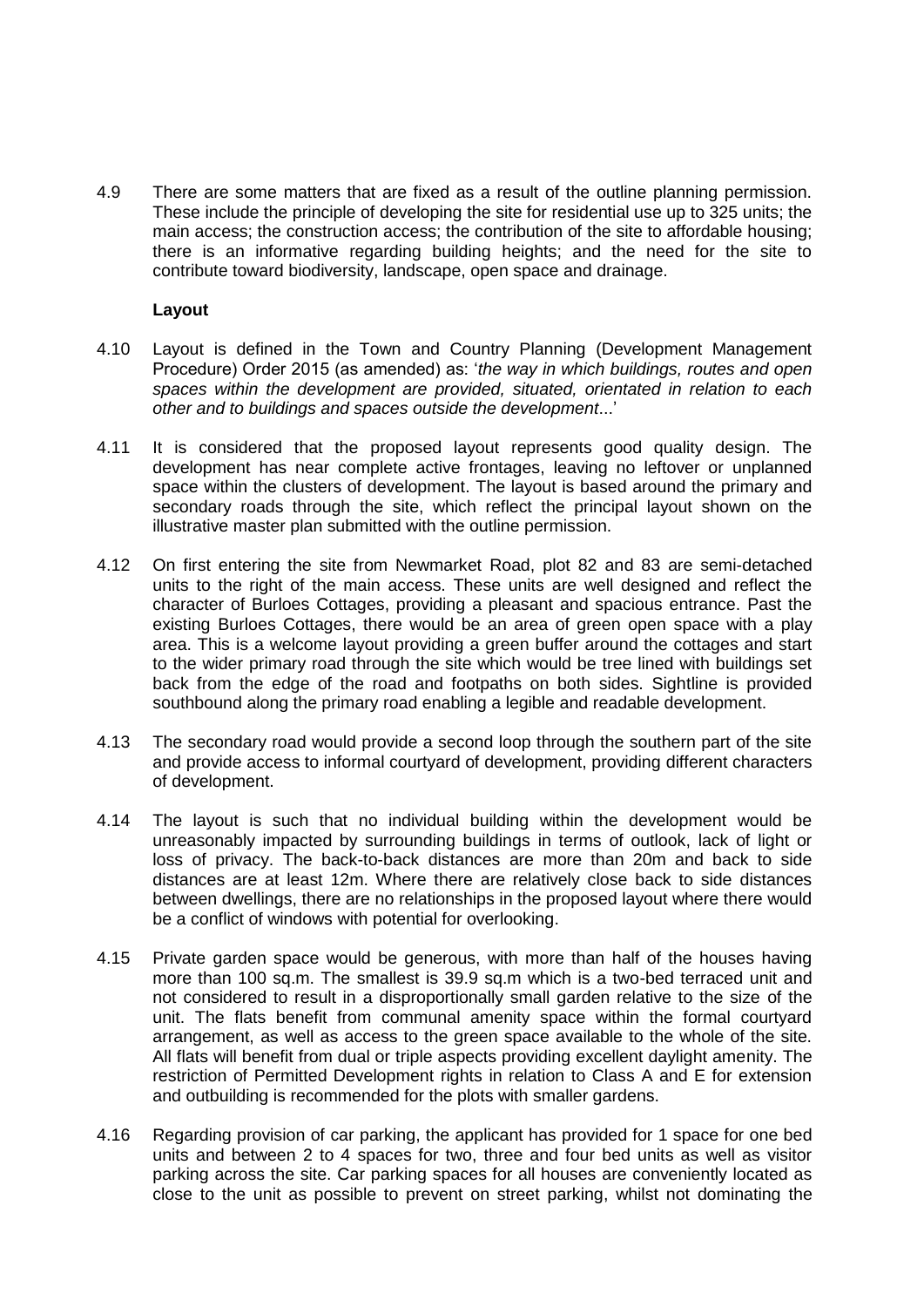streetscene. There is also one secure covered cycle space per dwelling either with the curtilage of the dwelling or in a communal area for the flats.

- 4.17 Along the western boundary, units are side on to the eastern boundary of Bury Plantation and adjacent roads, which is appropriate given the relationship and substantial landscape buffer. Regarding concerns raised by nearby residents about the footpath linking Aintree Road and the application site, there is a condition to 17/00110/1 which requires the Applicant to submit details for a '*programme for the delivery and adoption (or private management of) footpaths around the site'*. This is considered to be sufficient to address concerns.
- 4.18 The housing along the boundary with Newmarket Road mainly 'looks out' to the highway with building frontages and windows. The remaining south-eastern edge of the site will fit into the next phases of the site's development.
- 4.19 The layout is such that any user of the site would be able to differentiate between public and private spaces. Detail regarding road finishes has been provided in order to distinguish between primary and secondary roads and the courtyard spaces, which will assist in navigating the site and appropriate for the location. Buildings would be of a reasonable height and spacing in relation to the road network, all of which will create a pleasant and safe development. The layout also provides landmark buildings, in terms of the height of the blocks of flats as well as the particular design of individual units, particularly the buildings at the entrance and around the green space.

### **Appearance**

- 4.20 Appearance is defined in the Town and Country Planning (Development Management Procedure) Order 2015 (as amended) as: '*the aspects of a building or place within the development which determines the visual impression the building or places makes, including the external built form of the development, its architecture, materials, decoration, lighting, colour and texture*…'
- 4.21 The site sits on the edge of Royston. The character of the existing nearest residential development to the west and north west are relatively mixed, and mainly modern. In terms of materials, gault and red brick is common with some timber cladding. Roofs are dual pitched, and dwellings comprise detached and semi-detached properties. The development currently being constructed to the north of Newmarket Road (site ref. RY2) is more varied, and complimentary of the development which is adjacent to that site.
- 4.22 The proposed mix of dwellings, consisting of terraced, semi-detached, detached as well as some flats is considered appropriate for the site and requirements for the area. A predominance of dual pitched roofs is proposed with some extra dormer window detailing or gable ended properties where appropriate to reduce bulk, is considered to take account of the site's surroundings and topography. The design of buildings has been given sufficient attention to the sense of place and history of Royston.
- 4.23 The materials proposed would be representative of the mix available in the surrounding area, consisting of red stock brick with either hanging tile or weatherboard for detail, buff stock brick or off-white render, with red tile or slate for the roof covering. These materials will be varied across the site to promote different character areas, whilst providing a sense of cohesion from this palette of materials.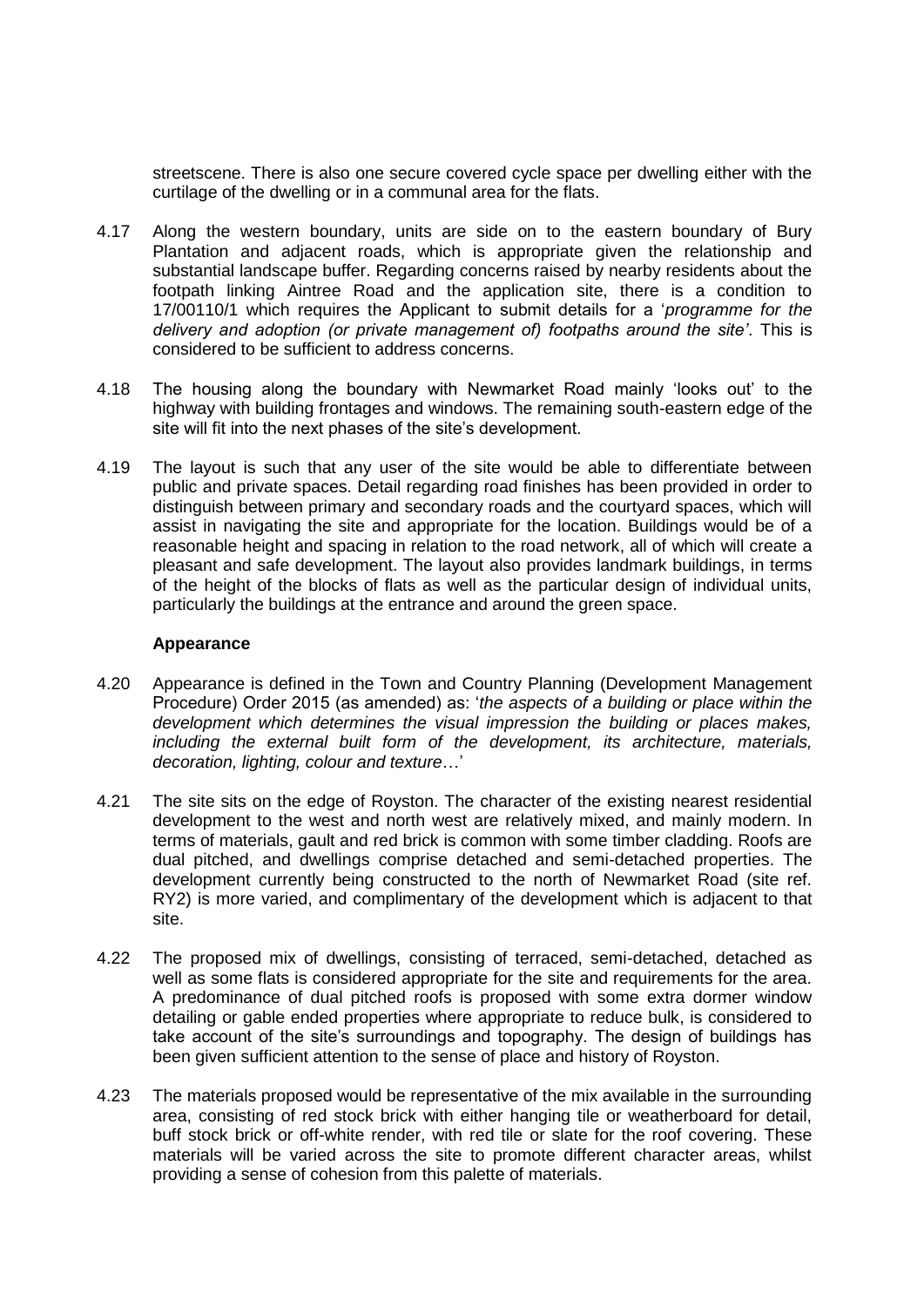#### **Scale**

- 4.24 Scale is defined in the Town and Country Planning (Development Management Procedure) Order 2015 (as amended) as: '*the height., width and length of each building proposed within the development in relation to its surroundings'*…
- 4.25 It is considered that the scale of the development, as well as individual buildings is acceptable. The vast majority of the proposals are for 2 storey buildings which is consistent with existing residential development to the west of the site. Within the site there is a varied layout of detached, semi-detached and terraced units, as well as two blocks of flats. There is a good relationship between all buildings, which are arranged primarily along the primary and secondary roads through the site, with some formal and informal courtyards.
- 4.26 On outline permission ref. 17/00110/1 there is a design informative, which states:

*'Given the topography of the site and the general character of the area, the inclusion of any development above 2 storeys needs to be carefully considered and adequately justified. The inclusion of 2.5 storey or greater development is of particular concern and any development of this nature should be avoided unless it can be robustly justified to the prevailing context of the area'*.

- 4.27 An increase in height is proposed compared to the approved outline application. The Design and Access Statement submitted with this application for reserved matters states that the two blocks of flats (plots 49-57 and 63-71) are proposed to be 3 storeys and located in the far north west corner of the site adjacent to Newmarket Road. The two buildings would form a 'formal courtyard' arrangement with parking and green space between. These buildings would act as a 'way finding feature' on the pedestrian link to Bury Plantation and Aintree Road, linking green infrastructure into the primary and secondary road networks through the site.
- 4.28 The building of plots 63-71 containing 9 units would sit neatly in the corner of the site, which slopes down to the east and up to the south. The topography adjacent to Newmarket Road is steep, so the building would be slightly stepped into the ground level. The overall height of the roof of plots 63-71 and its ridge would still be lower than the 3 storey block of flats opposite of the courtyard to the south by 2m.
- 4.29 The building at plots 49-57, also 9 units, will also be set into the ground taking account of ground level changes. The height of the ridge of this block is then comparable to the ridge of three terraced Plots 44-46.
- 4.30 There would be about 35-40m distance between the proposed 3 storey blocks and existing dwellings at Aintree Road and Goodwood Road as well as the existing substantial landscape buffer. This is considered to be appropriate and quite sufficient to prevent impact on existing residents in terms of privacy, impact on daylight, overlooking and outlook. Existing residents closest to the application site will likely not have much visibility of the development.
- 4.31 These are the only 3 storey buildings to this phase of development and would be screened behind an existing mature landscape buffer along the boundaries of the site. The building elevations would be sufficiently articulated, the roof form varied, and it's setting appropriately landscaped. It is not thought that there would be much other potential for buildings taller than 2 storeys elsewhere on the site given the levels.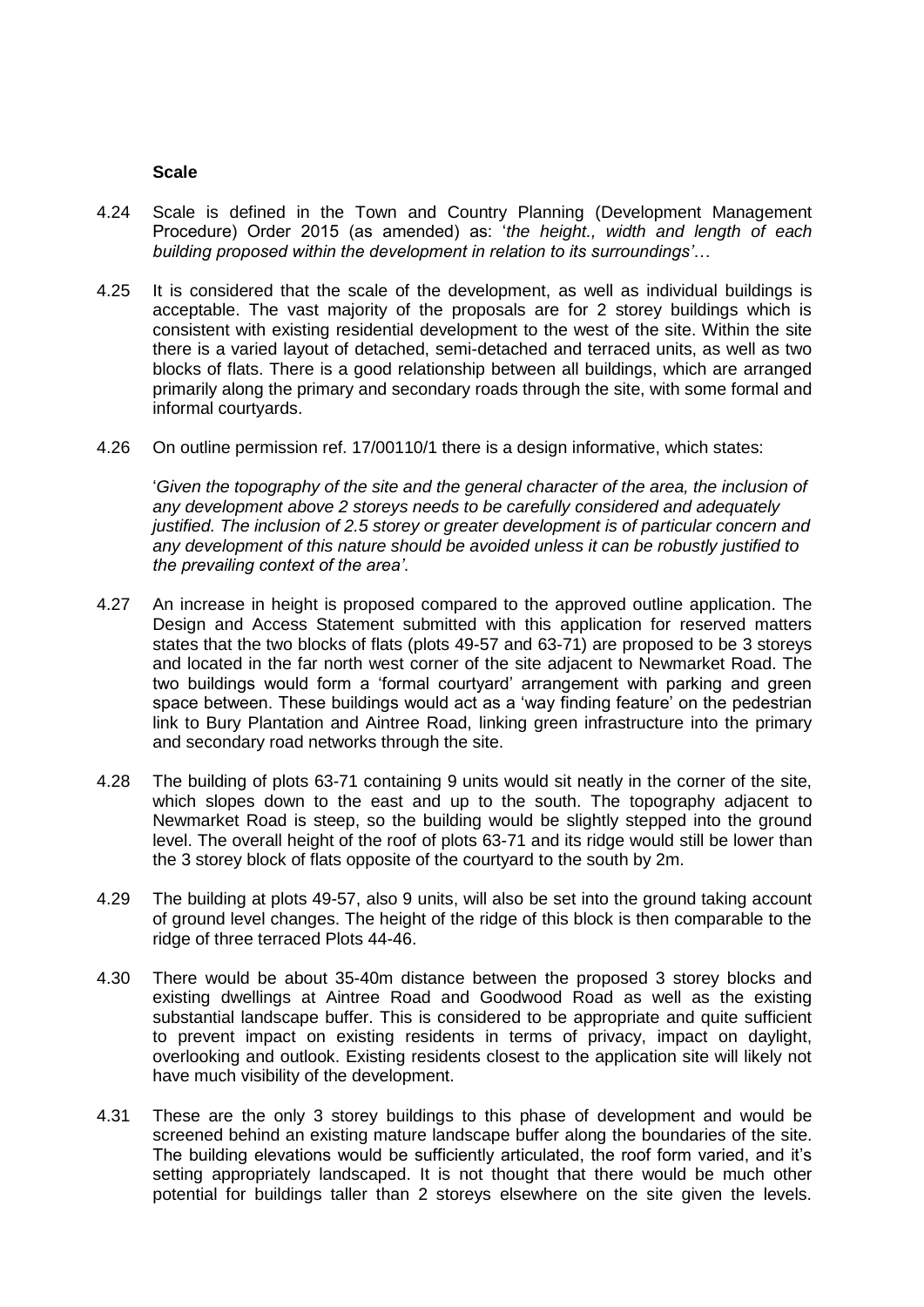These two buildings sit comfortably with two sides of substantial and mature landscaping, whilst being adjacent to existing development. Other areas of the wider site would be more exposed with less potential to utilise existing screening, despite some lower levels on site.

- 4.32 Both blocks of flats would provide a mix of market and affordable housing tenures and the quality of the accommodation would be consistent throughout. The inclusion of the additional storey for this building enables the site to deliver the number of units (both market and affordable for social rent) for this phase, whilst also respecting the overall layout and spacing of buildings generally.
- 4.33 Within the scale of development, consideration can be given to density and housing mix more generally. It is considered that the density of the development proposed would not be out of scale with the density of development within the sites surrounding.
- 4.34 Regarding affordable housing, there would be 18 out of 83 units as affordable, which is 22% of units and in accordance the outline permission. The details provided with the applications sets out that there would be:
	- o One bed units 12 (9% for private and 33% for affordable);
	- o Two bed units 19 (18% for private and 39% for affordable);
	- o Three bed units 32 (43% for private and 22% for affordable); and
	- o Four bed units 20 (29% for private and 6% for affordable).
- 4.35 The Strategic Housing Market Assessment 2016 requires predominantly three and four bed houses for market housing: and one bed flats, and two and three bed houses for affordable housing.
- 4.36 Between market and affordable units, the proposals are considered to be in accordance with the required housing mix and tenure, which has been shown to be able to be delivered on site with a suitable layout and scale of development. As well as mix and tenure, all units are designed to be either M(4)2 or M(4)3 compliant which allow units to either be accessible and adaptable dwellings or wheelchair user dwellings respectively.

### 4.37 **Landscaping**

- 4.38 Landscaping, in relation to reserved matters applications, is defined in the Town and Country planning (Development Management procedure) Order 2015 (as amended) as: *'the treatment of land (other than buildings) for the purpose of enhancing or protecting the amenities of the site and the area in which it is situated and includes: (a) screening by fences, walls or other means; (b) the planting of trees, hedges, shrubs or grass; (c) the formation of banks, terraces or other earthworks; (d) the laying out of provision of gardens, courts, squares, water features, sculpture or public art; and (e) the provision of other amenity features…'*
- 4.39 The landscaping strategy is intrinsically linked to the need for sustainable drainage systems and provision of open space, green infrastructure, road network and amenity space. There is little need for banks or terraces, although the site does slope, it is fairly gentle and can be more naturally managed. The proposals include swales along roads for sustainable drainage as well as a drainage attenuation pond along the northern boundary where the topography is low. The LLFA have been involved in the detail of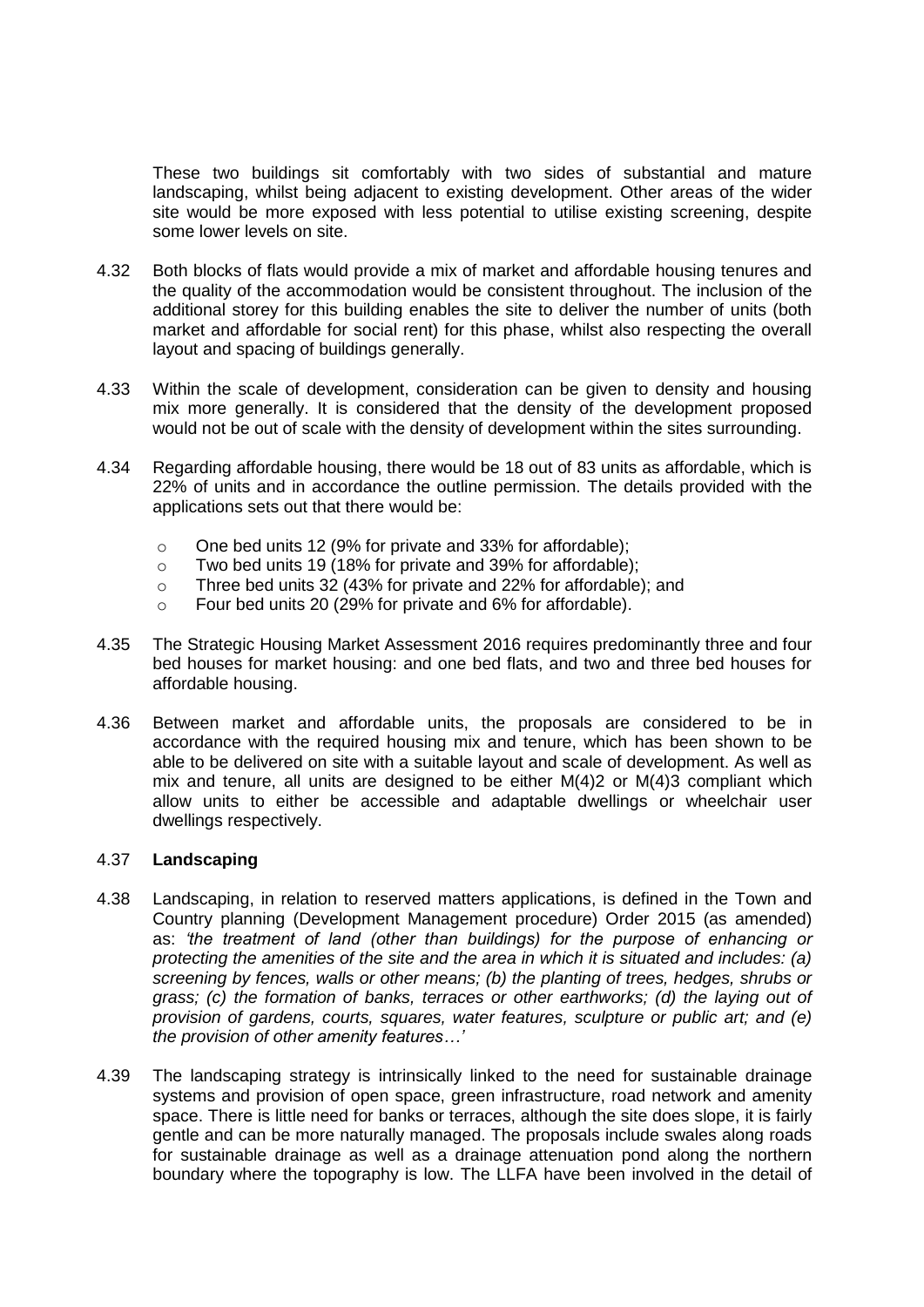the proposals for surface water drainage which have their support and coordinates with the proposals under application ref. 19/03032/FP.

- 4.40 The main public green space incorporated into the plans is at the entrance to the site, providing a focal point on entering the site as well as a buffer to Burloes Cottages and provision of drainage. A main landscape corridor runs alongside the primary road with spacious roadside verge or front gardens with associated planting. The secondary access road would have a wider green swale running along one site of the road, creating a different character to these parts of the development, which will be green and spacious in a different way the primary road. Generous gardens will enable a green and spacious feel for future residents. The mature and substantial landscape buffer particularly along the north and west boundaries of this phase of the site is a significant asset which will be retained and enhanced, with more formal green infrastructure links for pedestrians.
- 4.41 The Landscaping Officer provided initial comments on the proposals for further detail. Much of the comments have been addressed by the Applicant although there is still detail missing on particular numbers and species of proposed planting. This will be addressed by a condition. Overall though the layout of the site is considered to contribute to the landscape quality.
- 4.42 There is a proposed Local Area of Play (LAP) for the area of open space which is supported. Initial proposals include a 'natural play' concept although further details will be required by condition.

### 4.43 **Access for Refuse and Emergency Vehicles**

- 4.44 The provision of bin storage and collection has been considered through the submitted Design and Access Statement. Hertfordshire highways raised no objection and there is a plan for kerbside and bin collection points depending on the layout. Refuse drag distances are complied with for both workers and residents. Further detail has been requested by condition. In addition, there is condition 16 of 17/00110/1 for a Site Waste Management plan to be submitted for approval.
- 4.45 The fire strategy has also been considered for fire safety access, turning and hose distance. The Section 106 required contribution to fire hydrants. Condition 17 of 17/00110/1 also covers this aspect for emergency vehicles in general.

### **Ecology**

- 4.46 Condition 8 of the outline permission required the discharge of information relating to biodiversity net gain relating to the whole site before any application for reserved matters is approved.
- 4.47 Following lengthy assessment and discussion with Hertfordshire Ecology and the Applicant it has been agreed that in order to discharge the condition there are requirements for enhancing existing biodiversity on site, in particular improvement of the mature landscaping buffer as well as provision of sustainable urban drainage features across the site, together with an off-site contribution of Ј30,000k via a Unilateral Undertaking (UU). This will go towards a locally identified project to increase biodiversity.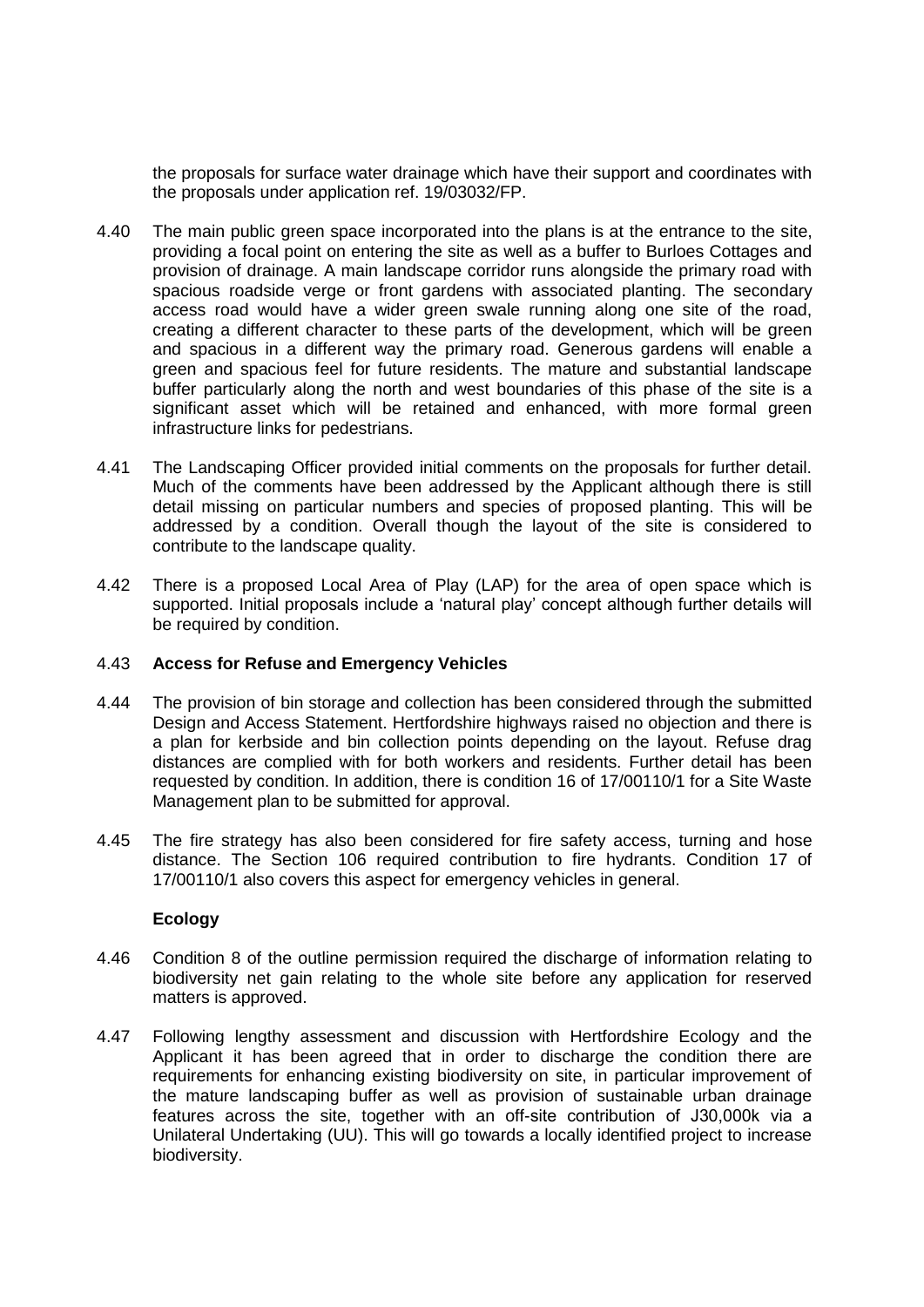- 4.48 This approach is unorthodox as it seeks to improve biodiversity outcomes above that which was achieved through the outline planning permission. Moreover, biodiversity net gain on or off site is not technically an issue that should be addressed through an assessment of reserved matters. However, in adopting this approach the applicant can secure the removal of an objection from Herts Ecology and by addressing the improvement to biodiversity net gain through a UU payment separate to the determination of this application the approach is considered legal in this instance.
- 4.49 The recommendation of this application for reserved matters is therefore subject to the signing of a Unilateral Undertaking for the planning obligation detailed above and the discharge of condition 8.

### **Other Matters**

- 4.50 Various matters have been raised through representations which are not directly relevant to the consideration of this application as they are beyond the scope of an application for reserved matters. Other matters have been addressed in the report above. It is noted that the application was submitted in June 2020, while there were restrictions due to the Covid pandemic, however letters and emails were sent to affected residents and consultees. It has also been well over the statutory period for determining this application enabling plenty of time for representations to be made.
- 4.51 It should also be noted that the principle of development has already been established for this site. As such, matters of tree protection and management to the western boundary is not relevant, nor the wider context or layout of the site, which will be the subject of applications for reserved matters on subsequent phases.
- 4.52 Regarding the footpath links from the Valley Rise estate, condition 11 was imposed on outline planning permission 17/00110/1 for the Applicant prior to commencement of development to submit '*a programme for the delivery and adoption (or private management of) footpaths around the site, with public access secured in perpetuity*…' etc, which is sufficient to secure such details and will be agreed in consultation with HCC Rights of Way.

### 5.0 **Conclusions**

- 5.1 This application for reserved matters follows from the approval of outline application ref. 17/00110/1 which includes detail on layout, scale, appearance and landscaping.
- 5.2 Subject to appropriately worded conditions, I consider that the proposed development would be of good quality design which would enhance and protect the amenities of the site and the area in which it is situated; would be of a suitable scale commensurate to the sites located on the edge of the settlement; have an acceptable and functional layout for residents and visitors to the site; be of an appearance considerate to the site and its setting; and host good accessibility to and within the site itself. These reserved matters link well with details already approved by way of the outline permission and conditions that have been discharged or are due to be discharged and would not prejudice legal covenants contained within the Section 106 agreement.
- 5.3 The proposed development is considered to accord with relevant policy provisions of the local development plan as listed above as well as the NPPF 2021.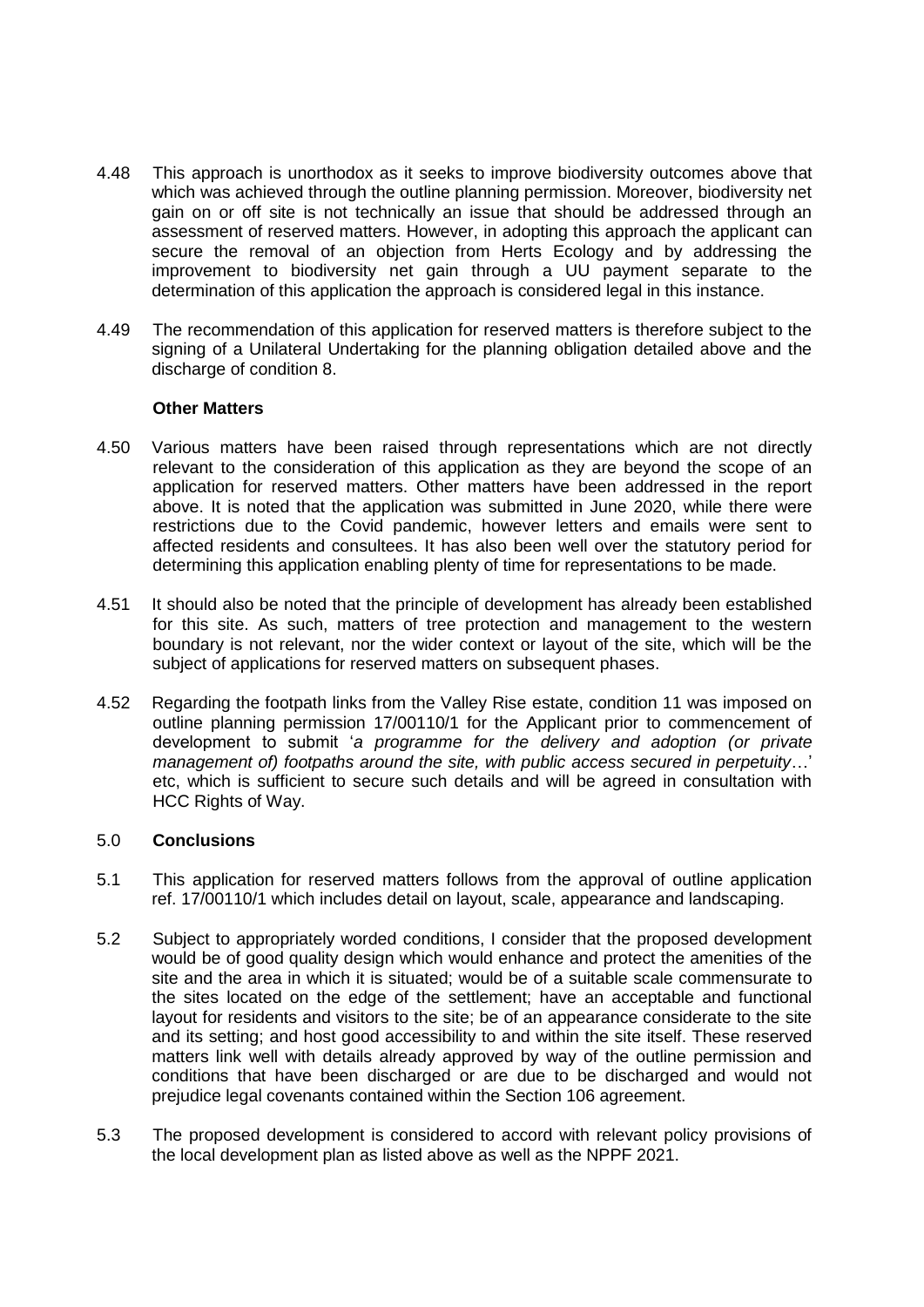## 6.0 **Alternative Options**

6.1 None applicable

## 7.0 **Pre-Commencement Conditions**

7.1 I can confirm that the applicant is in agreement with the pre-commencement conditions that are proposed.

## 8.0 **Recommendation**

- 8.1 Resolution to **APPROVE** reserved matters subject to the following conditions, following the discharge of condition 8 of 17/0011/1, and the completion of a satisfactory legal agreement (Unilateral Undertaking). Should, for any reason, the legal agreement not be completed within the next month before 18 December 2021 and the applicant does not agree to an extension of time to allow for this, it is further recommended that permission be refused under delegated powers on the grounds of no satisfactory agreement.
- 1. The development hereby permitted shall be carried out wholly in accordance with the details specified in the application and supporting approved documents and plans listed above.

Reason: To ensure the development is carried out in accordance with details which form the basis of this grant of permission.

2. No development shall commence until further details of the circulation route for refuse collection vehicles have been submitted to the local planning authority and approved in writing. The required details shall include a full construction specification for the route, and a plan defining the extent of the area to which that specification will be applied. No dwelling forming part of the development shall be occupied until the refuse vehicle circulation route has been laid out and constructed in accordance with the details thus approved, and thereafter the route shall be maintained in accordance with those details.

Reason: To facilitate refuse and recycling collections.

3. No development shall take place until a detailed planting plan is submitted and approved in writing by the Local Planning Authority. The planting plan shall include a visual schedule the species, spacing and numbers of plants. The approved details of landscaping shall be carried out before the end of the first planting season following either the first occupation of any of the buildings or the completion of the development, whichever is the sooner; and any trees or plants which, within a period of 5 years from the completion of the development, die, are removed or become seriously damaged or diseased, shall be replaced during the next planting season with others of similar size and species, unless the Local Planning Authority agrees in writing to vary or dispense with this requirement.

Reason: To safeguard and enhance the appearance of the completed development the visual amenity of the locality.

4. No development shall commence until the location of the Local Area of Play (LAP)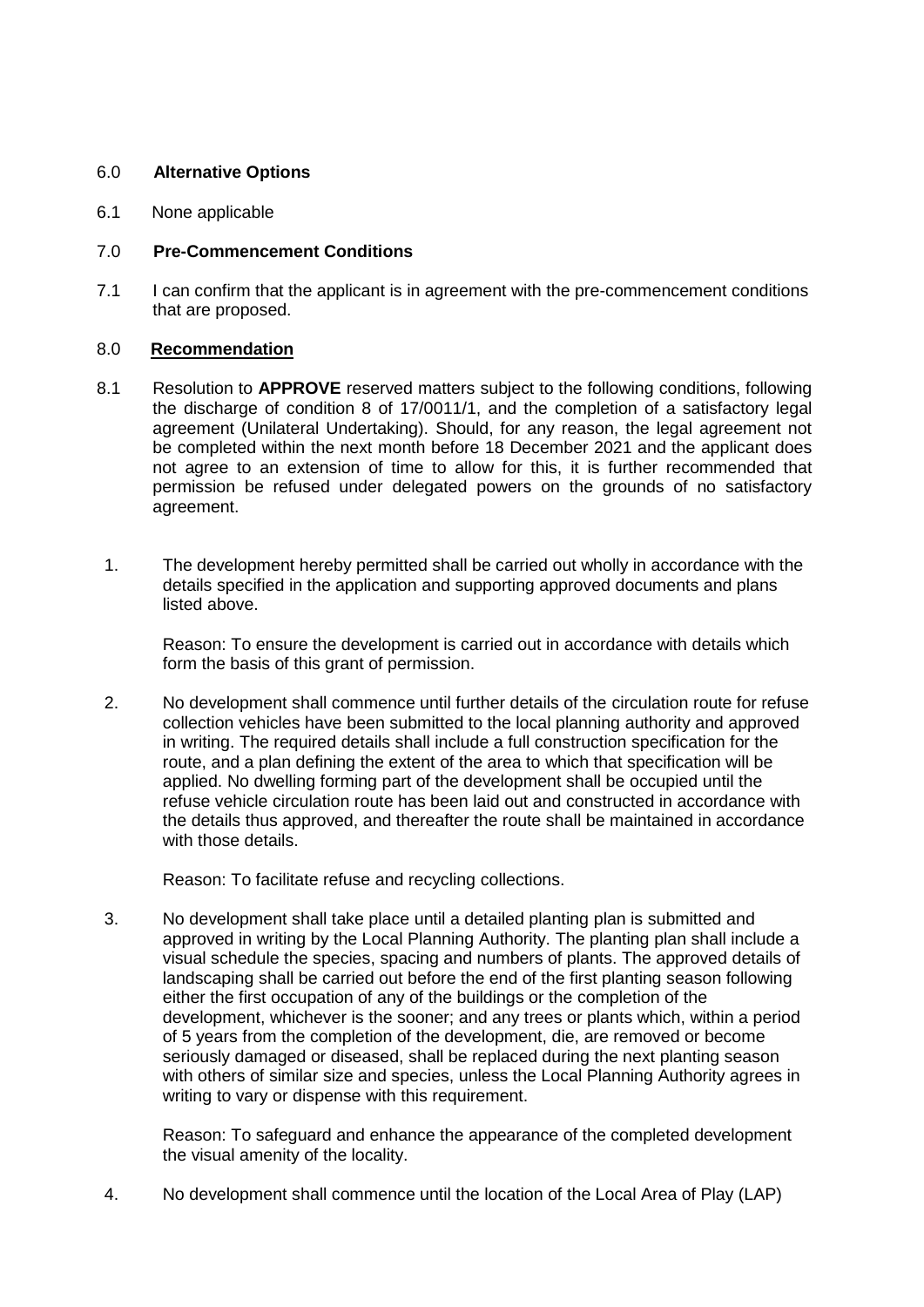within the open space and full schedule of equipment to be installed have been submitted and approved in writing by the Local Planning Authority. No dwelling forming part of the development hereby approved shall be occupied until the LAP has been installed in accordance with the approved details.

Reason: In the interests of amenity of future residents.

5. Prior to the occupation of the 83rd unit, the development hereby permitted shall be implemented in accordance with the ecological mitigation measures described in section 4 of the Ecology Addendum October 2020.

Reason: In the interests of Biodiversity

6. The use of the land for access roads and vehicular parking shall not commence until the area has been laid out, surfaced and drained in accordance with approved plans and details and shall be maintained thereafter.

Reason: To ensure that adequate and satisfactory provision is made for parking of vehicles within the curtilage.

7. Notwithstanding the provisions of the Town and Country Planning (General Permitted Development) Order 2015 as amended no development as set out in Classes A and E of Part 1 of Schedule 2 to the Order, (or any subsequent Statutory Instrument which revokes, amends and/or replaces those provisions) shall be carried out at Plots 14, 16, 17, 27, 38, 39, 40, 45, 48. 58. 59. 62, 72 and 77 without first obtaining a specific planning permission from the Local Planning Authority.

Reason: Given the nature of this development, the Local Planning Authority considers that development which would normally be "permitted development" should be retained within planning control in the interests of the character and amenities of the area.

8. Details and/or samples of materials to be used on all external elevations and the roof of the development hereby permitted shall be submitted to and approved in writing by the Local Planning Authority before the development is commenced and the approved details shall be implemented on site.

Reason: To ensure that the development will have an acceptable appearance which does not detract from the appearance and character of the surrounding area.

### Proactive Statement:

Planning permission has been granted for this proposal. The Council acted proactively through positive engagement with the applicant at the pre-application stage and during the determination process which led to improvements to the scheme. The Council has therefore acted proactively in line with the requirements of the Framework (paragraph 38) and in accordance with the Town and Country Planning (Development Management Procedure) (England) Order 2015.

### Informative/s:

The applicants are advised to contact the Police Crime Prevention Design Service with a view to achieving accreditation to the Police approved minimum security